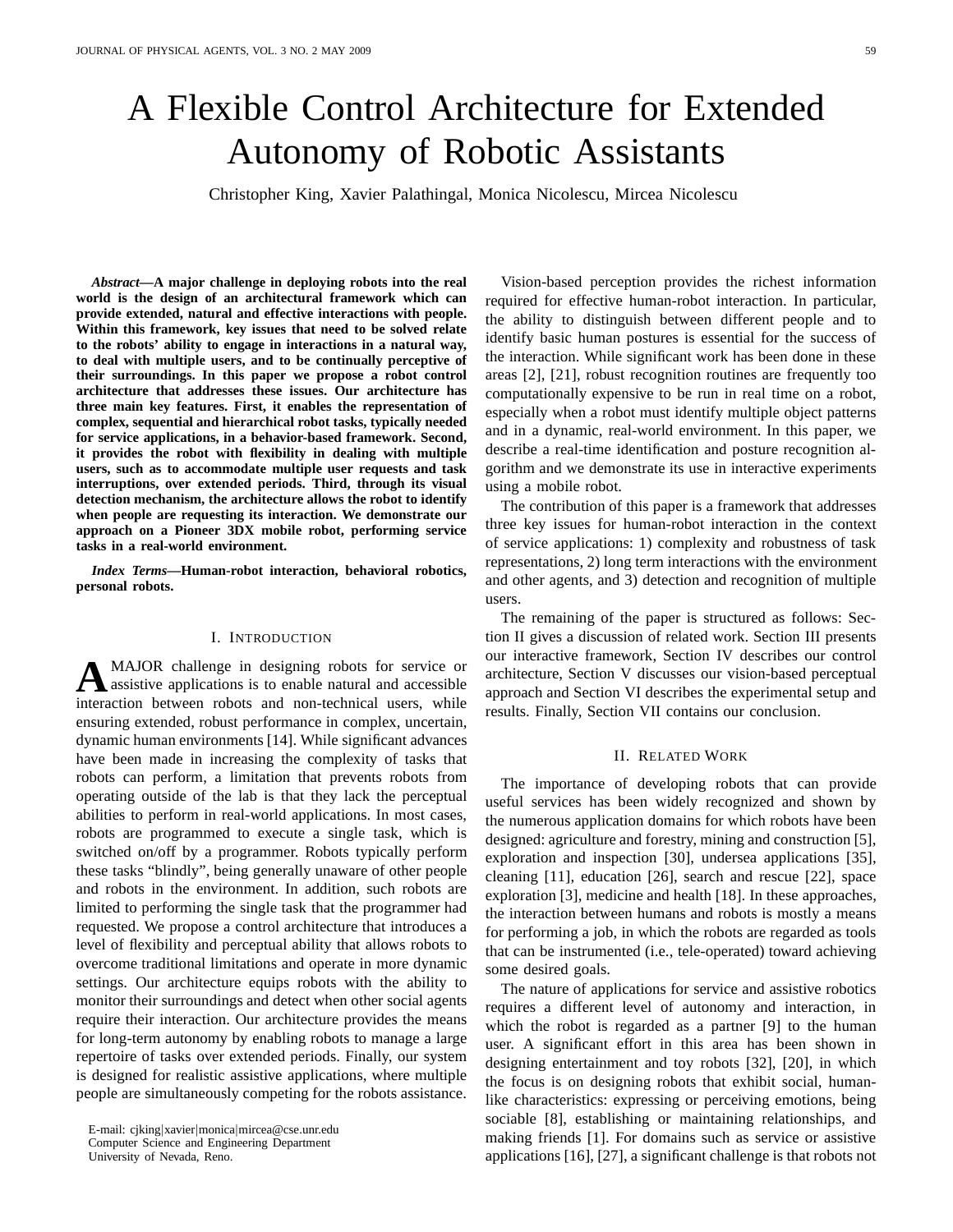only can express but also understand this wide range of social cues. In this context, awareness of the world [10], [33] serves to achieve better interaction between humans and robots. To date, the issue of awareness for human-robot interaction has mostly been addressed as enhancing a human's awareness of the robot's activities [12]. With social interactions becoming more prevalent in the robot domain, it is important that the focus shifts toward increasing the robot's awareness of the world and humans around it. The approach we propose in this paper provides new capabilities that allow robots to perform in highly interactive environments, with numerous users, and multiple requests. We are able to achieve this interaction without resorting to complex hybrid architectures found in previous systems [6], [7]. Our system allows for the representation and execution of hierarchical tasks (typical for hybrid systems) within the framework of behavior-based systems, using a unique representation throughout the entire architecture. With our proposed architecture, a robot can provide service over extended periods (limited mostly by battery power requirements), with no intervention or help from the human designer.

## III. INTERACTIVE FRAMEWORK

The problem we address in this work is aimed at increasing a robot's autonomy over extended periods, and providing it with the skills needed in typical service or assistive application domains.

A service or personal robot will most likely have to perform in the presence of multiple users. This imposes constraints on the robot's behavior, as it will have to adjust its execution to accommodate several users who may solicit its attention and/or services during overlapping intervals. A typical example of such a situation is making a request to a robot while it is still working on another, previously assigned task. The robot needs to handle such situations appropriately: First, it should be detect the new call and interrupt its current activity to receive the request, it should then make appropriate action regarding which task to pursue next. The situation may further be complicated by different levels of authority existent between users, or by various priorities of the requested tasks.

Our framework for enabling this functionality consists of two computational modules for *visual detection* and *control*, linked into a unified control architecture. The role of the *visual detection* module is to identify, at any time, if any known users are attempting to interact with the robot. This module relies on postures of people that the robot is trained to recognize (as described in Section V). If any person/posture is detected, this information is transmitted to the *control module*, which takes appropriate decision on what the robot should do next. If the posture is only detected for a brief time, this represents a case in which the person was merely a passer by. However, if the posture persists in the robot's visual field, this is an indication that a person is trying to get the robot's attention. The job of the *control* module is to decide on the appropriate action to take in these circumstances.

As previously mentioned, in our system the robot is trained to recognize models of human users, consisting of different

postures from different people. Currently, the robot associates each posture with a different task (robot service) that the users would like to request from the robot. Each task has an associated priority, which is either *low*, *regular* or *high*. When a posture is detected, the robot starts performing the service associated with that posture, unless the robot was already engaged in a task of higher or equal level of priority. In this situation, the robot adds the new request to a queue of tasks, and continues with its previous task execution. However, if a higher-level request is received, the robot switches to the new task, and moves the currently executing task to the queue. The robot processes the tasks from the queue based on their priority and incoming order. Our architecture provides the flexibility of using different priority queue strategies, as will be demonstrated in the experimental results. This prioritized taskswitching process is typical for the types of decisions people make in their daily activities, and is also expected to occur in the service robot domain. While people perform this activity switching with great ease, the difficulty for the robots is to keep track of the status of the tasks when they are interrupted, such that the task could be resumed from the same point at a later time. This poses a significant challenge for the control architecture and the corresponding task representations. In this paper, we propose a behavior-based control architecture, which through its representations lends itself naturally to recovering from interrupted tasks, without the need to explicitly store any additional state information. This architecture is described in the next section.

## IV. CONTROL ARCHITECTURE

The architecture we propose in this paper is aimed at providing an appropriate infrastructure for executing complex, sequential and hierarchical tasks, similar to what robots might have to perform in real-world applications. We base our approach on the Behavior-Based Control (BBC) paradigm, one of the most popular approaches to embedded and robotic system control. The contributions of the proposed control architecture are that **1)** It enables the use of both command *arbitration* and *fusion* within a single control representation and that **2)** it allows the encoding and robust execution of sequential and hierarchical tasks. Historically, the two main action selection mechanisms of *arbitration* and *fusion* have been mostly employed separately in robot control [28], thus limiting the range of tasks that robots can execute. By recognizing the ability of *arbitration* to encode temporal sequences and the ability of *fusion* to combine concurrently running behaviors, we merge the strengths and features of both within a unique task representation. For behavior representation we use a schema-based approach, similar to the work in [4]. This choice is essential for the purpose of our work because schemas with BBC provide a continuous encoding of behavioral responses and a uniform output in the form of vectors generated using a potential fields approach.

Our controllers (Fig. 1) are built from two components: *behavior primitives* (BPs) and *fusion primitives* (FP), which through the combination processes described below result in controllers in the form of *behavior networks* [25]. The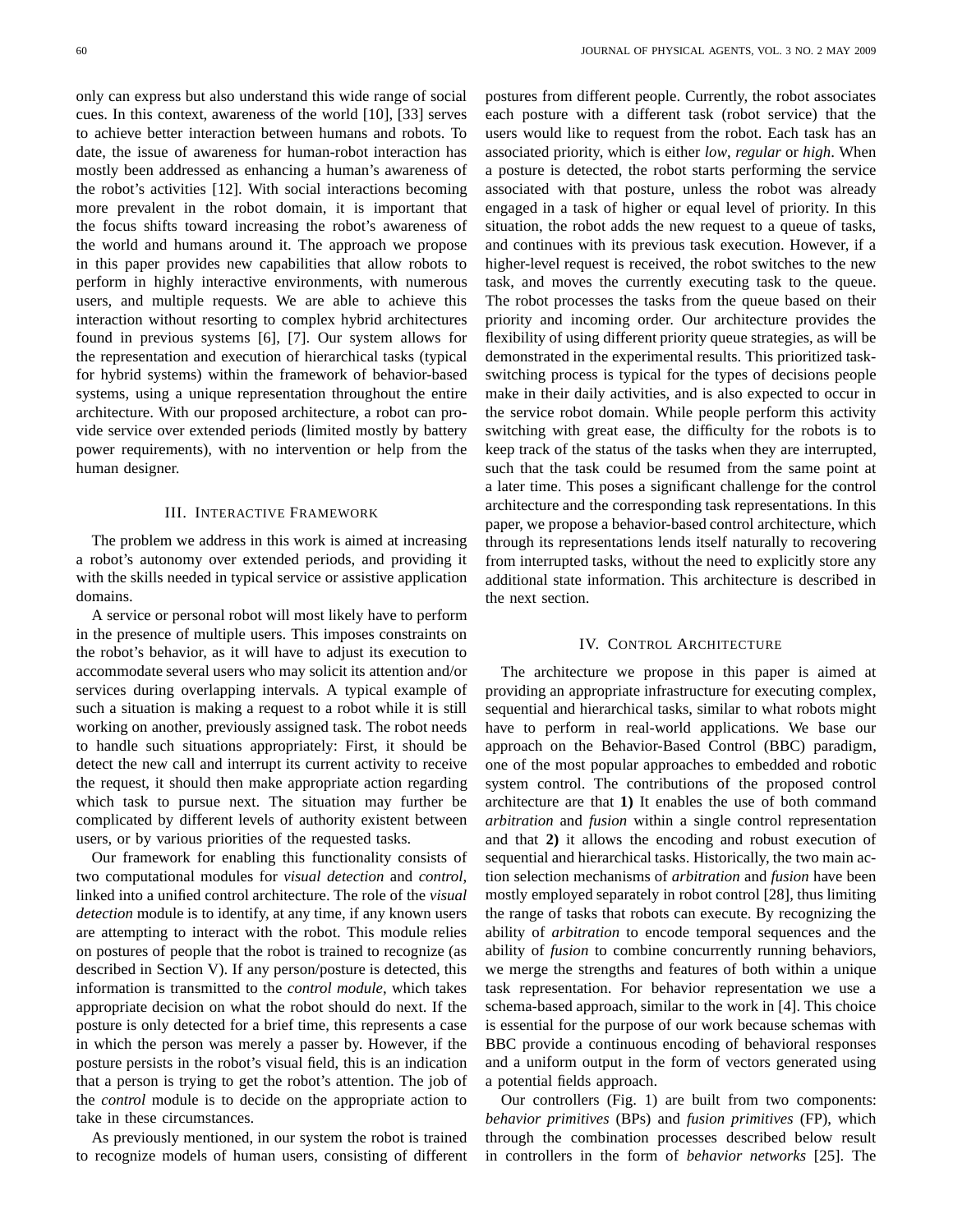*behavior primitives* perform a set of actions under given (relevant) environmental conditions. These primitives are meant to express the basic, general capabilities of the robot and need not be oriented to accomplishing a broad range of tasks. A *fusion primitive* encapsulates a set of multiple concurrently running primitive behaviors through linear combination of the motor commands. Each primitive behavior component brings its own contribution to the overall motor command. These contributions are weighted and fused through vector addition. For example, an *obstacle avoidance* behavior could have a higher impact than *reaching a target*, if the obstacles in the field are significantly dangerous to the robot. Alternatively, in a time constrained task, the robot could give a higher contribution to getting to the destination than to obstacles along the way. These weights affect the magnitude of the individual vectors coming from each behavior, thus generating



different modalities of execution for the task.

Fig. 1. Top: Representation of a generic behavior network, built of fusion primitives. Bottom: a sample behavior network. The links between fusion primitives represent task-specific precondition-postcondition dependencies.

#### *A. Fusion Primitives*

Each *fusion primitive* (Figure 2) has a representation of the goals it achieves, expressed as abstracted environmental states. The state of the goals is continuously monitored and updated from sensory data. The component *behavior primitives* receives information from the sensors, which is first used to detect if the behavior is active or not, given its preconditions. For example, in an *obstacle-avoidance* behavior, the presence or absence of an obstacle is abstracted from the range-finder information. If an obstacle is present, the precondition is met and the behavior is active. Otherwise, the behavior remains inactive. The *active/not active* status of all behavior primitives is encoded in a *n*-dimensional vector, where  $n$  is the number of BPs. This vector, which we call a *behavior applicability condition* (BAC), contains for each behavior a 1 or a 0, depending on whether the behavior is active or not. For a given set of *n primitive behaviors*, theoretically there could be  $2^n$ combinations representing whether the  $n$  behaviors are active or not, based on their pre-conditions. Practically, this number is much smaller, due to the fact that some behaviors are triggered by similar environmental conditions (such as the presence of an obstacle, for example), and thus some combinations are impossible to achieve. For each possible BAC, the *fusion primitive* has a different set of fusion weights, which are used for behavior combination. The sets of weights for the multiple possible BACs are stored in a table, as shown in Figure 2. The index of each row in the table is the decimal equivalent of the  $n$ -bit BAC value.



Fig. 2. Representation of a fusion primitive: Sensory input activates a corresponding set of stored weights (BAC) to fuse the underlying behavior primitives (BP).

The weights from the corresponding BAC modulate the magnitude of control vector output by the individual primitives, thus influencing the resulting command from fusion and consequently the way the robot interacts with the world. At each time step t, each *behavior primitive*  $BP_i$  provides a response output vector  $v_i^t$ , which represents a desired heading for the robot. The *fusion primitive's* output is a linear combination of the vectors  $[v_1^t \cdots v_n^t]$ , according to the BAC superposition weights  $W^t = [w_1^t \cdots w_n^t]$ :

$$
V_r^t = \sum_{i=1}^n w_i^t v_i^t \tag{1}
$$

We consider heading to be the most important consideration for behavior fusion in 2D navigation<sup>1</sup>. Consequently, we normalize command vectors to unit length.

The multiple BACs represent different environmental situations, since different behaviors are "applicable" in each case. The weights of behaviors within each BAC encode the mode of performing the current task given the situation and, thus

<sup>&</sup>lt;sup>1</sup>Speed could easily be incorporated into our formulation. However speed is marginalized over time by the slow drive of our robots.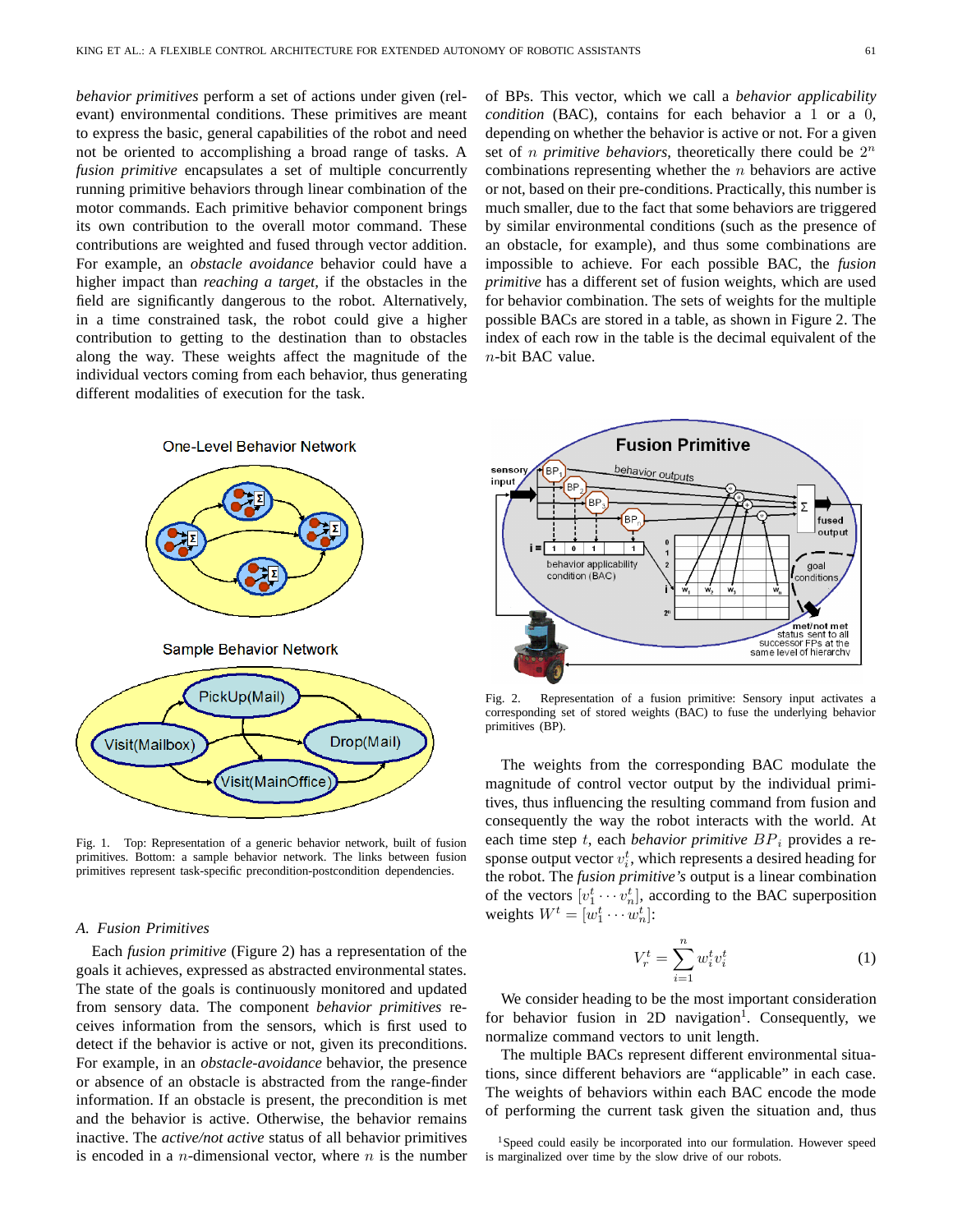within each BAC, the weights of the applicable behaviors are constant. For example, for a *target reaching* task, the robot could behave under the influence of *corridor-follow, targetfollow* and *avoid-obstacle* behaviors if in the presence of obstacle, but would behave only under the influence of *targetfollow* if in an open space.

Inferring the fusion weights is a challenging task that would normally require time-consuming fine-tuning. In a previous work, we developed a method that allows weights to be learned through human-provided demonstration [23]. A controller, using weights evolved in this manner, was shown to be sufficiently robust to handle complex environments. Using this method, we trained a single controller to drive the robot for all our experiments.

## *B. Hierarchical Task Representations*

With fusion primitives alone, a controller can only encode *flat representations* of tasks involving sequencing of fusion primitives. While such an architecture is expressive and flexible, it does not have the modularity needed when new, more complex tasks would have to be created from already existing ones. The best solution would be to specify a new task using abstractions of these existing modules, rather than combining their underlying behaviors into a larger, flat network. We enable this higher-level of representation by grouping fusion primitives into *behavior networks* [19], [25]. Behavior networks can be nested, allowing for the construction of hierarchical representations of robot tasks. In these networks, the links between components represent task-specific precondition-postcondition dependencies. These links provide a simple and natural way of representing complex sequences of activities and also of hierarchically structured tasks (Figure 3).

We use the term *metabehavior* to describe both fusion primitives and nodes of a behavior network in that both have similar functions in the network. Each metabehavior encapsulates information about the behavior's preconditions and its goals (postconditions). These conditions are continuously monitored whenever the behavior is active, in order to ensure the proper execution of the task. The postconditions of a behavior network node will be true when the execution of the subnetwork it represents is finished. The only difference between a behavior network node and a fusion primitive is that it activates underlying metabehaviors, while a fusion primitive activates only its component primitive behaviors. Thus, when a metabehavior is not active, all subordinate metabehaviors are disabled, and therefore can be regarded as not relevant to the task. When a behavior network node becomes active, all its underlying components are enabled, and the subnetwork becomes the current "network" that is being executed. When the execution of the subnetwork finishes, the behavior network node updates its goal status. Since the successor behaviors continuously check this status, they will detect the achievement of that goal and the execution continues with the new network node. To perform tasks encoded with this representation, the robot starts by activating the metabehavior at the topmost level in the task. The execution of the task's steps proceeds as described above.



Fig. 3. A generic hierarchical task representation. The links between fusion primitives in the behavior network represent task-specific preconditionpostcondition dependencies.

In this architecture, using the links as task-specific activation conditions enables the reusability of behaviors and run-time reconfiguration of robot tasks. The behavior network representation has the advantage of being adaptive to environmental changes, whether they be favorable (achieving the goals of some of the behaviors, without them being actually executed) or unfavorable (undoing some of the already achieved goals). Since the pre and post-conditions of behaviors are continuously monitored, the system executes the behavior that should be active according to the current environmental state, thus providing the robot a sense of "awareness" about its progress in the task. With these capabilities, the architecture enables the robot to keep track of the completed parts of the task, which allows dealing with task interruptions without any additional modifications. When a task is interrupted, its execution is suspended, but the behaviors preserve the current status of execution. When the task is resumed, the information implicitly stored in the behavior network controller enables the robot to continue the task from the point where it was interrupted. The behaviors' continuous grounding in sensory information allows the robot to correctly perform the task, even if the environmental conditions have changed since the task was suspended.

## V. VISION-BASED HUMAN POSTURE RECOGNITION

The role of the *visual awareness* module is to provide the robot with the capability of detecting the presence of humans that might be interested in interacting with the robot. Toward this end, we developed visual capabilities that can recognize human postures that are likely to be relevant to the robot-human interaction. The postures are described below and examples are shown in Fig. 4 (first row).

**The Standing Posture** <sup>−</sup> The most obvious posture to recognize as it is displayed frequently and is often an indication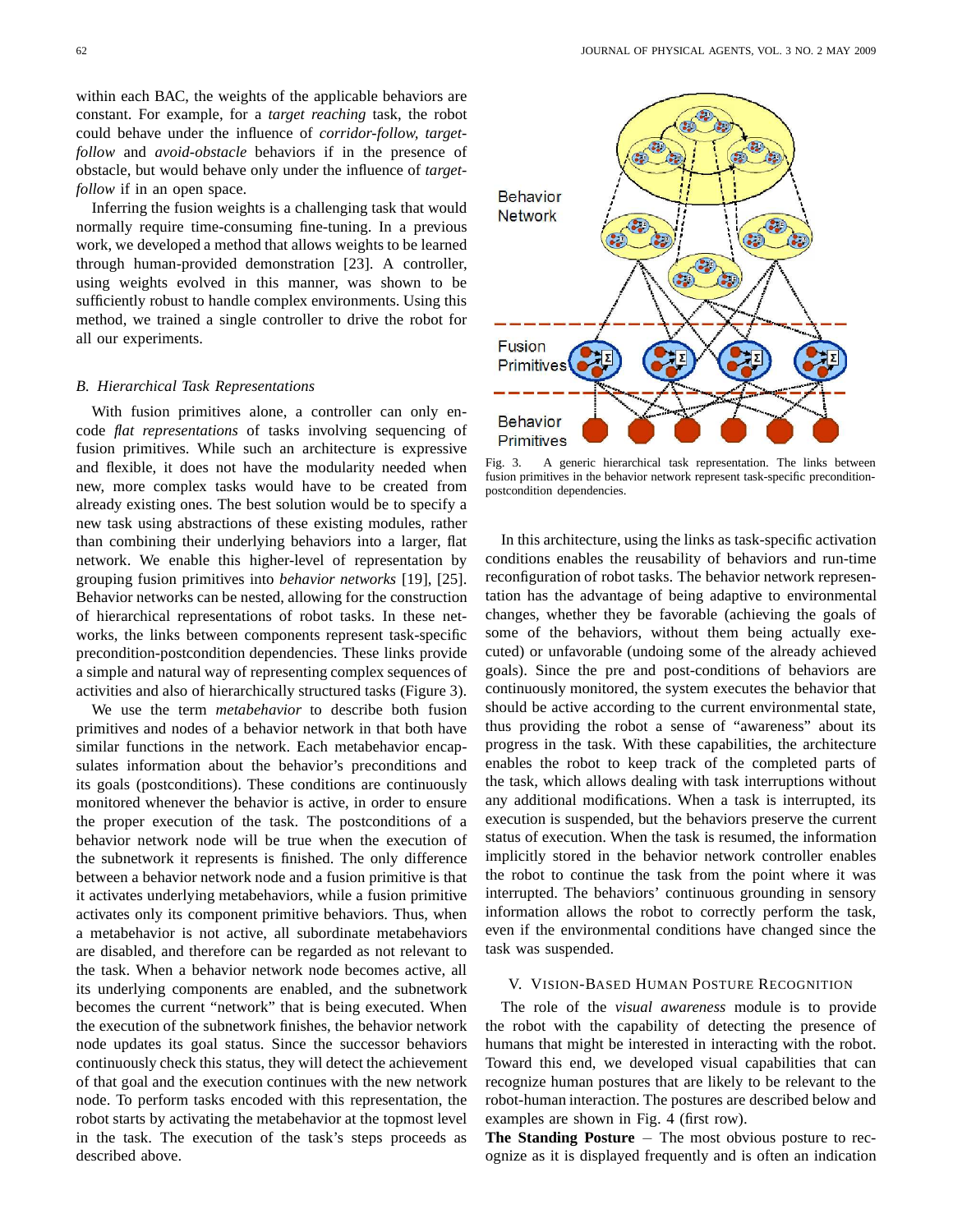that a human is on the move or engaging in a task.

**Arms-Up Posture** <sup>−</sup> Humans learn at a young age that they can attract another's attention by raising their hand and a robot should respond accordingly.

**Kneeling Posture** <sup>−</sup> Since many robots are significantly smaller than humans are, one must crouch or kneel to pass an object to, or take an object from the robot's gripper. A robot should therefore recognize a crouching human and be able to determine if the human is holding an object.

**Object Posture** <sup>−</sup> Held-objects were trained independently from the human. This increases model robustness and allows the robot to orient itself toward the object.



Fig. 4. Set of postures. First row: original images. Second row: detected foreground. Third row: shape model. Fourth row: color model.

## *A. Related Work in Visual Identification / Tracking*

The identification and tracking of objects in a video feed is reasonably easy when a relatively static background can be maintained. In the simplest case, background pixels are modeled using a single video-frame, or they can be represented using Gaussian [31] or non-parametric distributions [13]. Models can be adaptive to slowly changing conditions [13], [24], [34], and even robust to smooth and linear camera movements [17]. In all these cases, pixels in subsequent frames are compared to the background model. If the pixel features (e.g., color, texture, motion) are inconsistent with the model, they are grouped and segmented as foreground.

Despite the success of background modeling techniques, they are unsuitable for use on a mobile robot in an uncontrolled environment. Camera movement is usually too complex to be

stabilized by motion-modeling algorithms and the limitless variability of the shape, color, and texture of background features precludes the use of standard feature-based background models. Consequently, robotics applications typically use foreground-modeling techniques, which use object features to identify and track the object. Foreground modeling traditionally requires an offline acquisition period where values in the foreground models are assigned or trained. The robot is then switched to a tracking phase, where it searches each incoming image for a region that is sufficiently similar to the model.

A foreground modeling technique commonly used in robotic applications models an object as a colored blob. During acquisition, users must manually select a region of interest in the image. This process can be repeated on the same object under different lighting conditions and the algorithm will assign a range of values to represent the region. Schlegel *et al.* [29] automates this process by requiring users to stand directly in front of the robot's camera for an 'introduction'. The system then generates a two-dimensional color histogram (in red-green chrominance space) describing a rectangular region on the user's chest. Though this approach offers some convenience, it requires users to stand in a specific location during training and the resulting model can only be used to track colors corresponding to the user's shirt.

## *B. Overview of Approach*

Our proposed method improves the convenience and speed of previous techniques, and is particularly suitable for robotic applications. Unlike [29], the training stage is fully automated, by using a background modeling technique to segment the person from the background. This allows the subject to move freely during the training stage. We also propose improvements to Schlegel's color modeling approach [29]. Instead of modeling a single region of color within the object, we identify and model multiple color-regions. Each region is modeled in three-dimensional RGB color-space, and is represented as a mixture of Gaussians. For increased robustness, our model also incorporates shape information without sacrificing speed.

The following sections describe how models are generated during training, how these models are used to locate and track users and their postures, and presents some implementation optimizations that allow for real time operation, even while searching for multiple models.

## *C. Training*

Each posture from each person is separately trained during an off-line acquisition process from a stationary robot. Currently, training requires users to interact with a GUI. However, it would be relatively straight forward to automate the process in the future. Training requires a minimum of 5 seconds per posture and continues until the model stabilizes.

Before the object can be modeled, it must be segmented from the image. Segmentation is accomplished using an adaptive background modeling technique similar to the one described in [24]. Each pixel of the background is modeled as a Gaussian distribution in the RGB color space, with the mean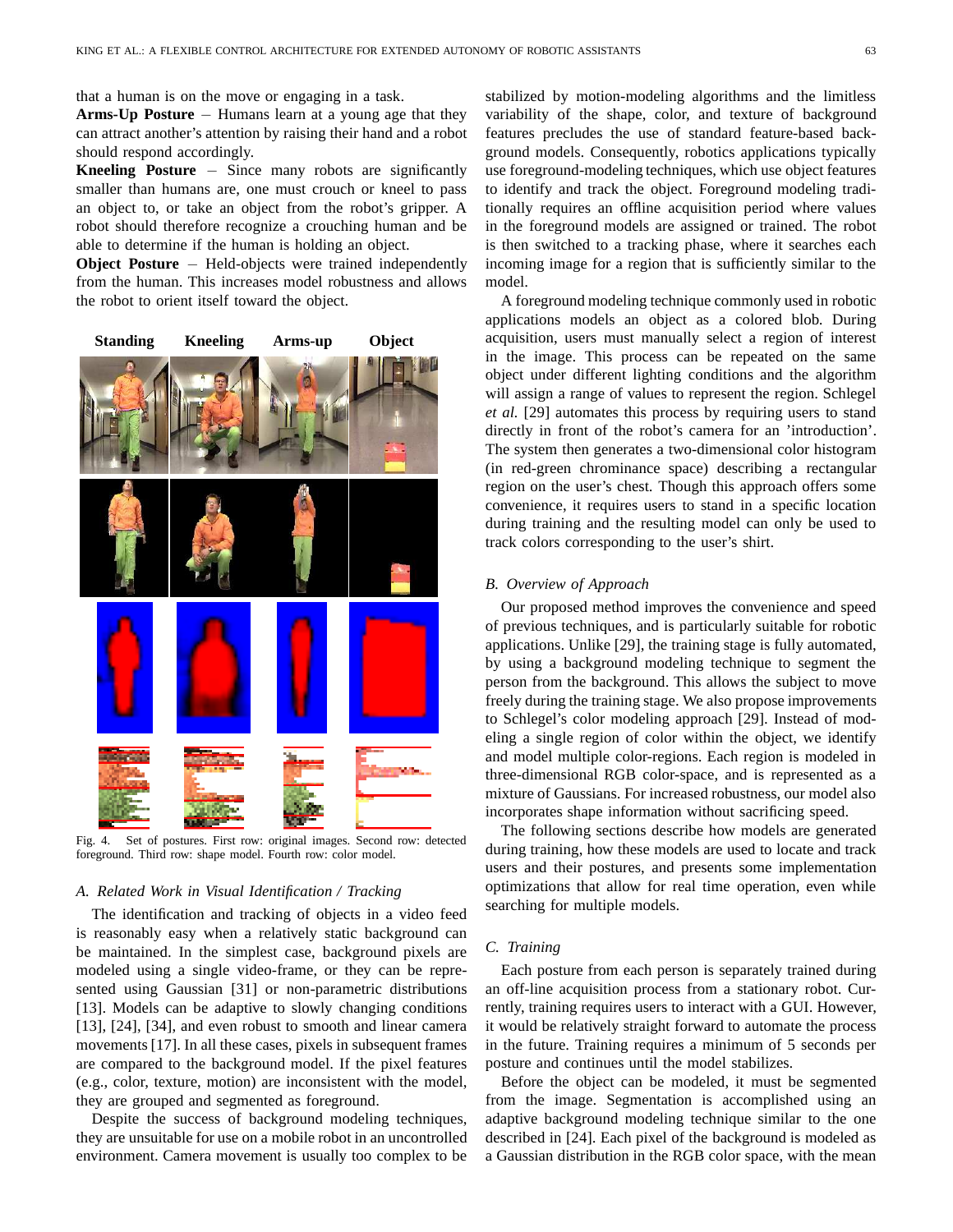$(\mu_r, \mu_q, \mu_b)$  and standard deviation  $(\sigma_r, \sigma_q, \sigma_b)$ . For each new pixel  $(x_r, x_q, x_b)$ , the Gaussians are updated using a learning rate  $\alpha$ , as follows:

$$
\mu_i = \alpha x_i + (1 - \alpha)\mu_i \tag{2}
$$

$$
\sigma_i^2 = \max(\sigma_{\min}^2, \alpha(x_i - \mu_i)^2 + (1 - \alpha)\sigma_i^2)
$$
 (3)  
where  $i = r, g, b$ .

The  $\sigma_{min}^2$  term is introduced to prevent the variance from decreasing below a minimum value when the background remains constant for a long period.

Object segmentation is accomplished by comparing new pixels to the background model. A pixel is labeled as part of the foreground object if, for any value:

$$
(x_i - \mu_i)^2 > (2\sigma_i)^2
$$
 (4)

where  $i = r$ , g, b.

Segmented pixels are grouped together as connectedcomponents to form a blob corresponding to the target object. Examples of a segmented image are shown in Fig. 4 (second row). As described in the next sub-sections, the segmented objects from each frame are combined to produce shape and color models.

*1) Modeling Shape:* Despite the fact that a human silhouette can be highly variable, there is enough regularity to warrant the inclusion of a shape-based model. The segmented foreground region from each frame is first normalized in terms of position and height, then quantized into a  $32 \times w$  array of square blocks, where  $w$  is a function of the object's height to width ratio.

A map is then generated that contains (for each block) the likelihood of that block being a part of the foreground. Given N training frames, the probability at each block  $i$  is:

$$
p_{shape}(i) = \frac{1}{N} \sum_{k=1}^{N} f g_k(i)
$$
\n(5)

where  $fg_k(i)$  is 1 if block i belongs to the foreground in frame  $k$ , and 0 if it belongs to the background.

High values in this map thus correspond to regions that are likely to be foreground and low values correspond to likely background regions. An illustration is provided in Fig. 4 (third row), where bright red regions correspond to foreground, blue regions correspond to background and black regions do not strongly correspond to either region.

*2) Modeling Color:* A common characteristic of human figures is that color remains relatively constant in the horizontal direction, while demonstrating more variability vertically. Variability usually occurs at the transitions between the hair and face, face and shirt, shirt and pants, and pants and shoes. It should also be noted that the relative size and location of these regions remain reasonably consistent even as a human moves.

To exploit the natural grouping of colors, our approach divides a target object into a vertical stack of horizontal color bands. We use 32 bands to represent our models. This number was selected because it provides sufficient resolution for representing the object, and because it allows for certain optimizations on a 32-bit system. Each band is modeled separately using a mixture of Gaussians.

During training, the foreground region is normalized in terms of height and quantized into the 32 bands. The pixelvalues corresponding to each band are then accumulated into a histogram in RGB color space. At the end of the training period, the histogram is modeled as a mixture of Gaussians.

To produce a more robust representation of the object, adjacent bands are merged if their color distributions are sufficiently similar. Grouping begins with the most similar bands and continues with progressively less similar bands until the model is reduced to between one and six regions. Fig. 4 (forth row) shows the color distribution of each object. Colors are arranged so that the most dominant values are shown on the left and the least dominant on the right. The red lines delineate the regions after merging.

The resulting model contains information about the color composition, vertical location, and size of the prominent regions of color within an object and can be used for the detection and tracking of the object in a video sequence.

#### *D. Detection and Tracking*

Since humans tend to assume an upright posture, they will usually occupy a larger proportion of an image in the vertical direction than they will in the horizontal direction. This property simplifies an object search because it allows promising x-axis locations to be identified before considering y-axis locations.

Every pixel in the image is assigned a probability, which represents the likelihood that that pixel color is present in the foreground object. Pixels with color values matching the most prominent colors in the target model are assigned high probabilities, while colors not found in the model are assigned a probability of zero. For a given model, the probability that pixel i with color  $(x_r, x_q, x_b)$  belongs to the model is determined using all Gaussians in all bands of the color model:

$$
p_{color}(i) = \frac{1}{N_{bands}} \sum_{bands} \frac{e^{-\left(\frac{(x_r - \mu_r)^2}{2\sigma_r^2} + \frac{(x_g - \mu_g)^2}{2\sigma_g^2} + \frac{(x_b - \mu_b)^2}{2\sigma_b^2}\right)}}{\left(\sqrt{2\pi}\sigma_r\right)\left(\sqrt{2\pi}\sigma_g\right)\left(\sqrt{2\pi}\sigma_b\right)}
$$
(6)

The resulting probability values are then summed for every column of pixels to form a probability distribution with respect to the x-axis. The most prominent local maxima in this distribution are identified as promising x-axis locations. An example of such a probability mapping is shown in Fig. 5(a).

For each x-axis candidate, a 16-pixel wide column is defined, centered at the x-location. Pixels in every row of the column are assigned probability values, which represent the likelihood that the pixel's color is present in the corresponding object-color-region. Probabilities are determined as in Eq. 6, but with the sum computed over bands in that region. Probabilities are summed for every row, to find the y-axis distribution.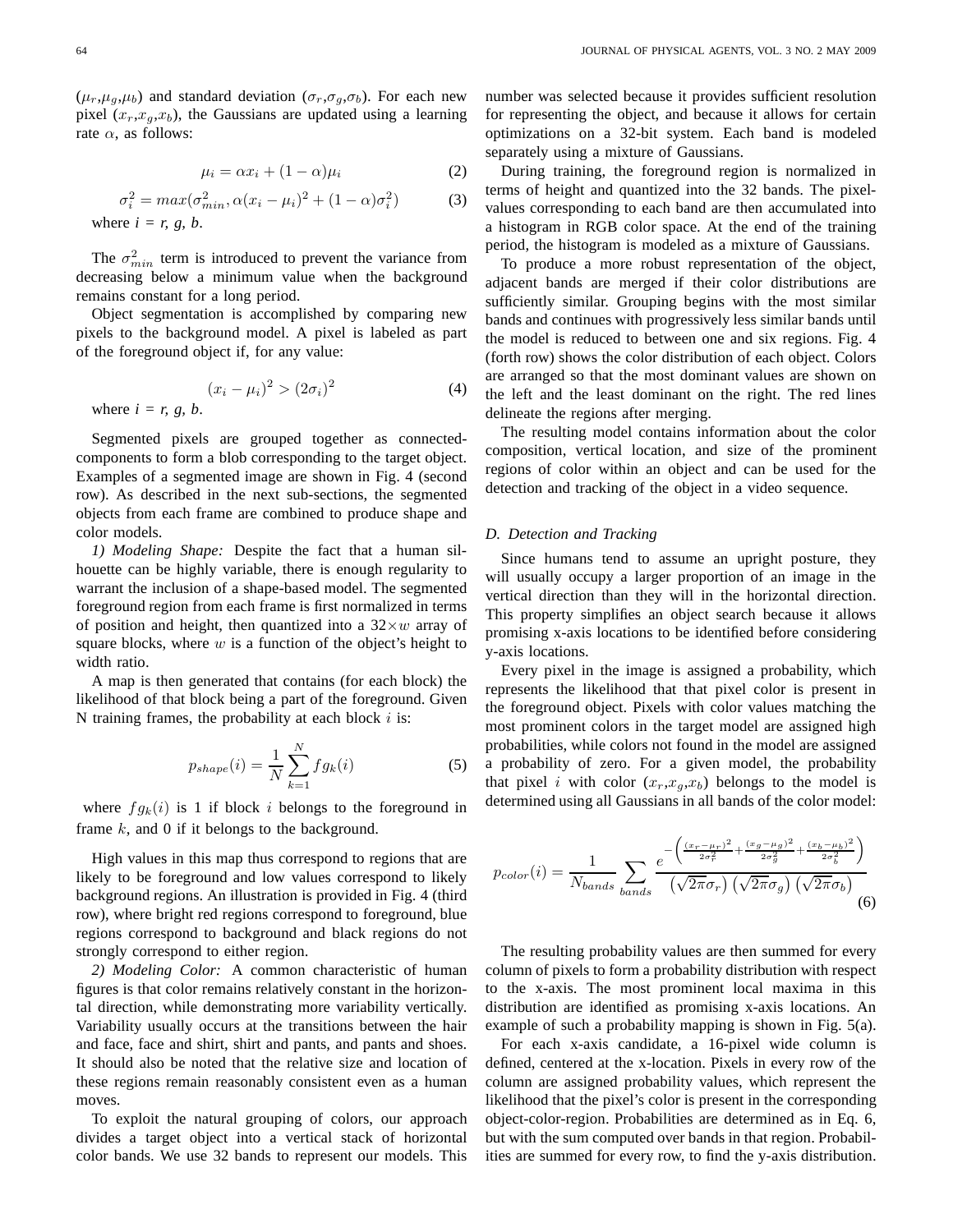

a) X-axis candidates b) Region probabilities Fig. 5. Person detection and tracking.



Fig. 5(b) shows a model, which has been divided into four prominent regions. Probability mappings for each region are superimposed on the image.

As seen in Fig. 5(b), the probability maps tend to be high within the areas of their corresponding colors and the intersection between two probability mappings offer a good estimation of the border between adjacent colors. This effectively determines the location and vertical size of each region of color within an object.

In order to determine a final measure of similarity, the object-shape probability map is incorporated. As described previously, certain blocks of the shape-map will have a high probability of falling on the figure while other areas of the map (typically towards margins) will have a low probability. The shape-based probabilities are used to weight the colorbased probabilities for each region, in order to produce a final similarity score.

## *E. Efficiency*

It should be noted that although the model describing each object can comprise as many as six different color regions, each containing several Gaussian distributions, our implementation executes a one-time preprocessing step that compiles the Gaussians into a 3D array indexed by (R,G,B). With a single reference to this array, a probability measure can be obtained to determine the likelihood that that pixel is part of an object. If the probability of being present in an object was greater than zero, up to 6 additional arrays can be referenced to determine the probability that the pixel is contained in the object's sub-regions. These optimizations allow the tracking to be performed in real-time (20 frames/sec), even when 15 models are involved, and on a modest 1 GHz computer. Although the probability arrays require more memory than any other data structure, the color-space is sub-sampled to minimize the demands. The current implementation quantizes the color-space into  $32 \times 32 \times 32 = 32,768$  different colors, and requires a total of 64-bits to store the region and sub-region probability values. This requires about 262 KB of memory per model.

# VI. EXPERIMENTAL SETUP AND RESULTS

We validated our approach with a Pioneer 3DX mobile robot equipped with a SICK LMS-200 laser rangefinder, two rings of sonars, and a pan-tilt-zoom (PTZ) camera. For robot control we use the Player robot device interface [15]. Our validation consists of quantitative and qualitative evaluation for the *visual awareness* and the *robot control* modules.

#### *A. Validation of Visual Awareness*

**Tracking and distance estimation.** We tested the tracking component using an experiment where the robot was programmed to pursue a person. Computation of the person's distance from the robot was based on the camera calibration procedure described in [36] and on the assumption that the floor is flat and the person's feet are always on the floor.

For this trial, the robot accurately pursued a human-target, who alternated between forward and backward movement through a 100 meter-long hallway. Frames from the robot's camera are shown in Table I, where the green rectangle and the green outline have been generated by the detection and tracking module. In order to assess the accuracy of distance estimation, the computed positions at each displayed frame are shown together with those obtained from the robot's laser rangefinder (ground truth).

It is worth emphasizing that the experiment illustrates the ability to perform real-time tracking and distance estimation for a moving target while the robot (and its camera) is also moving.

TABLE I TRACKING DISTANCE ESTIMATION.

| 100 | 200 | 300 | 400 | 500 | 600 | 700 | 800 | 900 |
|-----|-----|-----|-----|-----|-----|-----|-----|-----|
|     |     |     |     |     |     |     |     |     |
| 7.3 | 8.3 | 7.3 | 7.3 | 6.4 | 5.8 | 5.8 | 5.8 | 7.0 |
| 7.7 | 8.2 | 7.3 | 7.3 | 6.8 | 5.6 | 6.1 | 6.3 | 6.6 |

*Top Row*: Frame number. *2nd row*: Frame image. *3rd row:* Estimated distances (meters). *4th row*: Ground truth (laser) distances.

**Posture recognition** <sup>−</sup> **qualitative validation.** Fig. 6 shows the recognition of postures in the presence of multiple persons. The system was trained on postures from 3 users (which are correctly recognized), while the 2 unknown users are (correctly) ignored. This experiment shows that the approach can robustly detect and track multiple postures from multiple users, while ignoring irrelevant persons in a possibly crowded environment.

**Posture recognition** <sup>−</sup> **quantitative validation.** To quantitatively estimate the recognition accuracy, we trained the system on 5 users with 3 postures each. After training, subjects were asked to display each posture for about 30 seconds, while they moved through the camera's field of view. Measurement of correct posture frequency commenced 10 frames after each change in posture and was continued for 200 frames. In this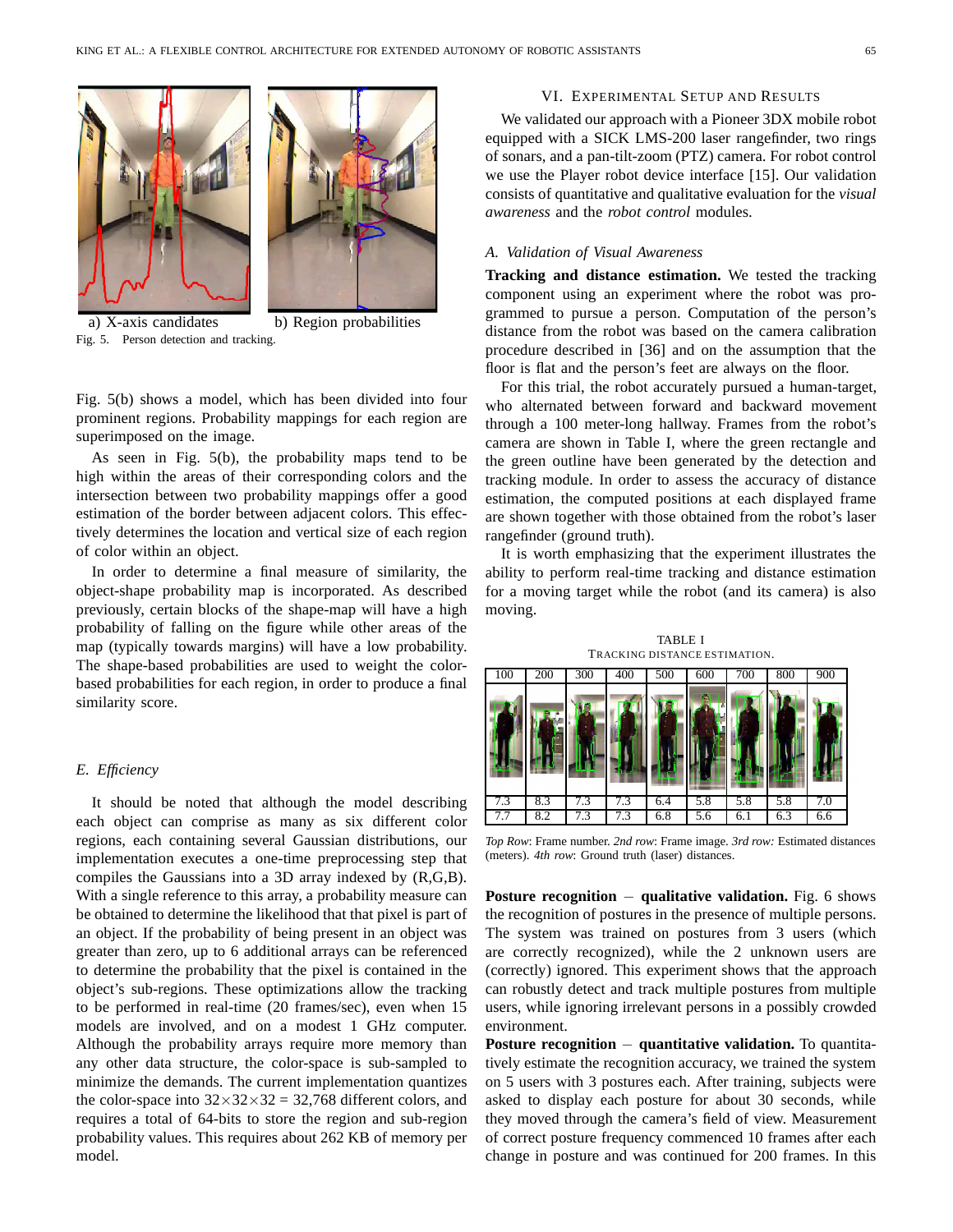

Fig. 6. Posture recognition − qualitative validation. Modeled users: red, orange, blue shirt. Unknown users: black, green shirt.

scenario, both training and testing was conducted from a stationary robot. The robot was not moved between training and testing periods. Table II shows the percentage of frames in which the algorithm correctly recognized the postures.

TABLE II POSTURE RECOGNITION − QUANTITATIVE VALIDATION

|                 | User1 | User2 | User3 | User4 | User5 |
|-----------------|-------|-------|-------|-------|-------|
| <b>Standing</b> | 92.5% | 91%   | 99.5% | 100%  | 100%  |
| <b>Kneeling</b> | 97%   | 98%   | 99%   | 100%  | 100%  |
| Arms-up         | 95.5% | 100%  | 100%  | 99%   | 100%  |

Postures were trained and then tested for 200 frames. Table displays percentage of frames that contained the correctly identified posture.

#### *B. Validation of Robot Control*

We performed the robot control experiments in a classroom and an office building setup, as shown in Fig. 7. In these experiments two different users interacted with the robot. For each user, the robot was trained to detect the following postures: *standing*, *arms-up*, *kneeling (with object)*, and *kneeling (without object)*, using the method described in Section V.



Office building Classroom

# Fig. 7. Experimental setup for real-world environment

The robot's set of behavior primitives consists of: laser obstacle avoidance, attraction to a goal object, attraction to unoccupied space, attraction to walls, rear sonar obstacle avoidance, tangent wall follow, circular avoid, and pick up and drop objects. The behaviors produce a motor command output in the form of a vector in the robot's coordinate system. With these behaviors we created a set of fusion primitives and task controllers, which constitute our robot's repertoire of services. As mentioned previously, we used the method described in

TABLE III ASSOCIATION BETWEEN USER POSTURES AND TASKS.

| <b>Posture</b>                                           | <b>Kneeling</b>                                                                                                                                                             | Arms Up                                                                                                                  | <b>Kneeling</b>                                                                                                                             |
|----------------------------------------------------------|-----------------------------------------------------------------------------------------------------------------------------------------------------------------------------|--------------------------------------------------------------------------------------------------------------------------|---------------------------------------------------------------------------------------------------------------------------------------------|
| $\bf{ID}$                                                |                                                                                                                                                                             |                                                                                                                          | with object                                                                                                                                 |
| User 1<br><b>Task Code</b><br>(Priority)<br>Sequence     | T1<br>(Medium)<br>Drop object $\rightarrow$<br>$Visit(Target1) \rightarrow$<br>Visit(Target3) $\rightarrow$<br>Visit(Target2) $\rightarrow$<br>Visit(Target3) $\rightarrow$ | T <sub>2</sub><br>(High)<br>Visit(Target3) $\rightarrow$<br>Visit(Target1) $\rightarrow$<br>Visit(Target3) $\rightarrow$ | T3<br>(Medium)<br>Take object $\rightarrow$<br>Visit(Target3) $\rightarrow$<br>Visit(Target2) $\rightarrow$<br>Visit(Target3) $\rightarrow$ |
| User <sub>2</sub><br>Task Code<br>(Priority)<br>Sequence | T4<br>(High)<br>Drop object $\rightarrow$<br>Visit(Target1) $\rightarrow$<br>Visit(Target3) $\rightarrow$<br>Visit(Target2) $\rightarrow$                                   | T5<br>(Medium)<br>Visit(Target2) $\rightarrow$<br>Visit(Target3) $\rightarrow$<br>Visit(Target1) $\rightarrow$           | Т6<br>(High)<br>Take object $\rightarrow$<br>$Visit(Target1) \rightarrow$<br>Visit(Target3) $\rightarrow$<br>Visit(Target2) $\rightarrow$   |

The identification of postures triggers the robot to visit a series of targets as outlined in this table. Priority levels dictate which sequences are completed first.

[23] to train the robot's controller. The robot's tasks consist of a series of target reaching and object transport duties. To complete a task, a robot must visually locate and drive to all targets in the correct succession. We selected these duties because they are similar to what a service delivery robot might encounter and because they can be easily achieved by our current platform, though our approach should work well with other duties or platforms. Each of these tasks has a given priority and is associated with one of the users' posture, as shown in Table III. The *visit target* component of each task is a metabehavior, whose goals are achieved when the robot is at a specified distance with respect to the target.

In addition to the above tasks, the robot is equipped with a wandering task (T0), which has a *low* priority and is executed as long as the robot has no requests to service. The standing posture is not associated with any task, but rather serves as a trigger from the *visual detection* module that a user is in vicinity.

In our experiments the two users requested services from the robot over an extended duration, in order to demonstrate the main features of our approach: 1) ability to detect the presence of multiple people, 2) ability to handle multiple requests, 3) ability to handle task interruptions and 4) extended robot autonomy.

The behavior of the robot equipped with these capabilities follows a natural type of social interaction. Once the *detection* and *control* modules are started, our robot is in complete control of its own capabilities and decides for itself what activities it needs to perform. Immediately upon starting, the robot begins wandering, waiting for any requests for services from human users. If the robot detects a user (through his/her standing posture), the robot briefly interrupts its task, and slows down until the user approaches it at a given distance. If within several seconds no new postures are detected (i.e., no requests from the user), the robot resumes its task, ignoring that user for some predefined period, unless the user later displays a non-standing posture. This later step is needed in order to avoid infinite loops of attending to a passer-by user. In the case when the user displays a non-standing posture, the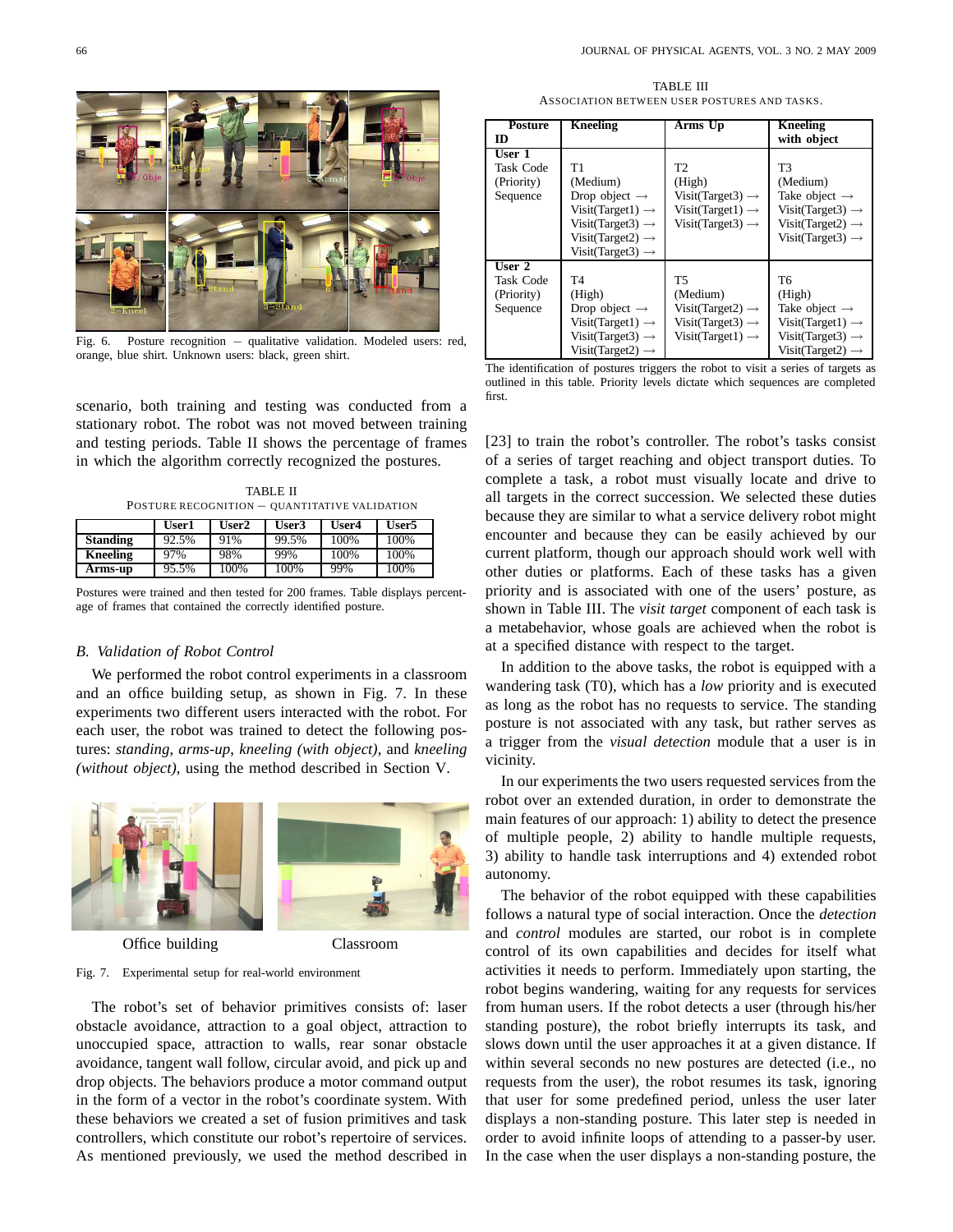| <b>Posture detected</b>    | <b>Request</b> | Robot action                      | <b>Current task</b> | Task queue     |
|----------------------------|----------------|-----------------------------------|---------------------|----------------|
| None                       | None           | Robot starts off wandering        | T0                  | <b>NULL</b>    |
| User1 kneeling             | T1             | Switch to T1                      | T1                  | T <sub>0</sub> |
| None                       | None           | Robot finishes T1, switches to T0 | T <sub>0</sub>      | <b>NULL</b>    |
| User1 w/ object            | T3             | Switch to T3                      | T <sub>3</sub>      | T <sub>0</sub> |
| User1 arms up              | T <sub>2</sub> | Switch to T2                      | T <sub>2</sub>      | T3, T0         |
| $User2$ kneeling           | T4             | No switch, continues with T2      | T2                  | T4, T3, T0     |
| None                       | None           | Robot finishes T2, switches to T4 | T4                  | T3, T0         |
| None                       | None           | Robot finishes T4, switches to T3 | T3                  | T <sub>0</sub> |
| None                       | None           | Robot finishes T3, switches to T0 | T <sub>0</sub>      | <b>NULL</b>    |
| $\overline{User2}$ arms up | T5             | Switch to T5                      | T <sub>5</sub>      | T <sub>0</sub> |
| User2 $w$ object           | T6             | Switch to T6                      | T <sub>6</sub>      | T5, T0         |
| User1 kneeling             | T1             | No switch, continues with T6      | T <sub>6</sub>      | T1, T5, T0     |
| None                       | None           | Robot finishes T6, switches to T1 | $\overline{11}$     | T5, T0         |
| None                       | None           | Robot finishes T1, switches to T5 | T <sub>5</sub>      | T <sub>0</sub> |
| None                       | None           | Robot finishes T5, switches to T0 | T <sub>0</sub>      | <b>NULL</b>    |

TABLE IV SEQUENCE OF TASK REQUESTS FOR THE FIRST SCENARIO.

robot turns and approaches the person (if it has not done so already). If the posture is detected for more than a few seconds, this is an indication that a new task has been requested. To avoid multiple detections, the robot ignores a person that had just requested a new task for a predefined period, and also ignores requests for tasks that are either in the queue or that are currently being executed. Currently, the robot produces various motor sounds to provide users with feedback that a task request was received. In future implementations we will include an auditory recognition module and speech synthesis capabilities, such that the robot could provide feedback through verbal communication.

We performed experiments for two different task requests scenarios, with each scenario repeated four times. We chose to use the same sequence of requests for each scenario, in order to establish a baseline for evaluation, both from the perspective of task execution (the *control module*) and from the perspective of the posture recognition (the *visual detection* module). For each scenario we used a different task priority scheme, as described below. In tables IV and V we show the sequence of tasks that were requested during the two scenarios, and we also indicate the correct robot action response for further validation with the experimental results.

**Results from Scenario 1.** Each run took approximately 20 minutes. During the course of the experiment, the robot correctly identified the postures (and thus the requests) in every case but one. It took the correct decisions regarding which tasks to perform (given priorities and incoming order) and it correctly finished executing all tasks. The only error occurred in the fourth run, in which the robot detected a request for task 4 instead of task 1. During this run, the priority method used was to process tasks with highest priority first; for tasks of equal priority, a LIFO (last-in-first-out) method was used. Fig. 8 (a) shows the order in which the robot received and serviced the requests during the four runs for scenario 1. The moments of time when the requests are received are indicated by red squares. Green squares indicate the time

of task completion. Task lines that are interrupted without a marker indicate switches from the current task to a task of higher priority. Requests that are not serviced immediately after they are received belong to tasks that are of lower or equal priority with the task currently being executed. The plots show the moments of time when these tasks are serviced from the robot's task queue.

**Results from Scenario 2.** Each run took approximately 20 minutes. During the course of the experiment, the robot correctly identified the postures (and thus the requests), took the correct decisions regarding which tasks to perform (given priorities and incoming order) and it correctly finished executing the tasks. The only difference in execution occurred in the third run, in which the users requested task 6 before task 4. However, this being a change in scenario, the robot correctly identified and serviced the requests. During this run, the priority method used was to process tasks with highest priority first; for tasks of equal priority, a FIFO (first-in-firstout) method was used. Fig. 8 (b) shows the order in which the robot received and serviced the requests during the four runs for scenario 2. For these experiments we also recorded the progress of the robot in each task, to demonstrate that the robot is able to keep track of what parts of each task have been finalized. As a result, the figure shows that if the robot is interrupted in the middle of a task, upon resuming its execution the robot will continue from the point where the task was interrupted, instead of performing it from the start. This behavior is shown in the execution of task 3: the task is interrupted after performing its first two steps; when the robot resumes the task it only performs the last (third) step to complete it, showing that it remembered what parts of the task have already been done.

#### VII. CONCLUSION

In this paper we propose a framework for developing robot assistants that addresses two key issues of human-robot interaction: the ability to detect and recognize multiple users,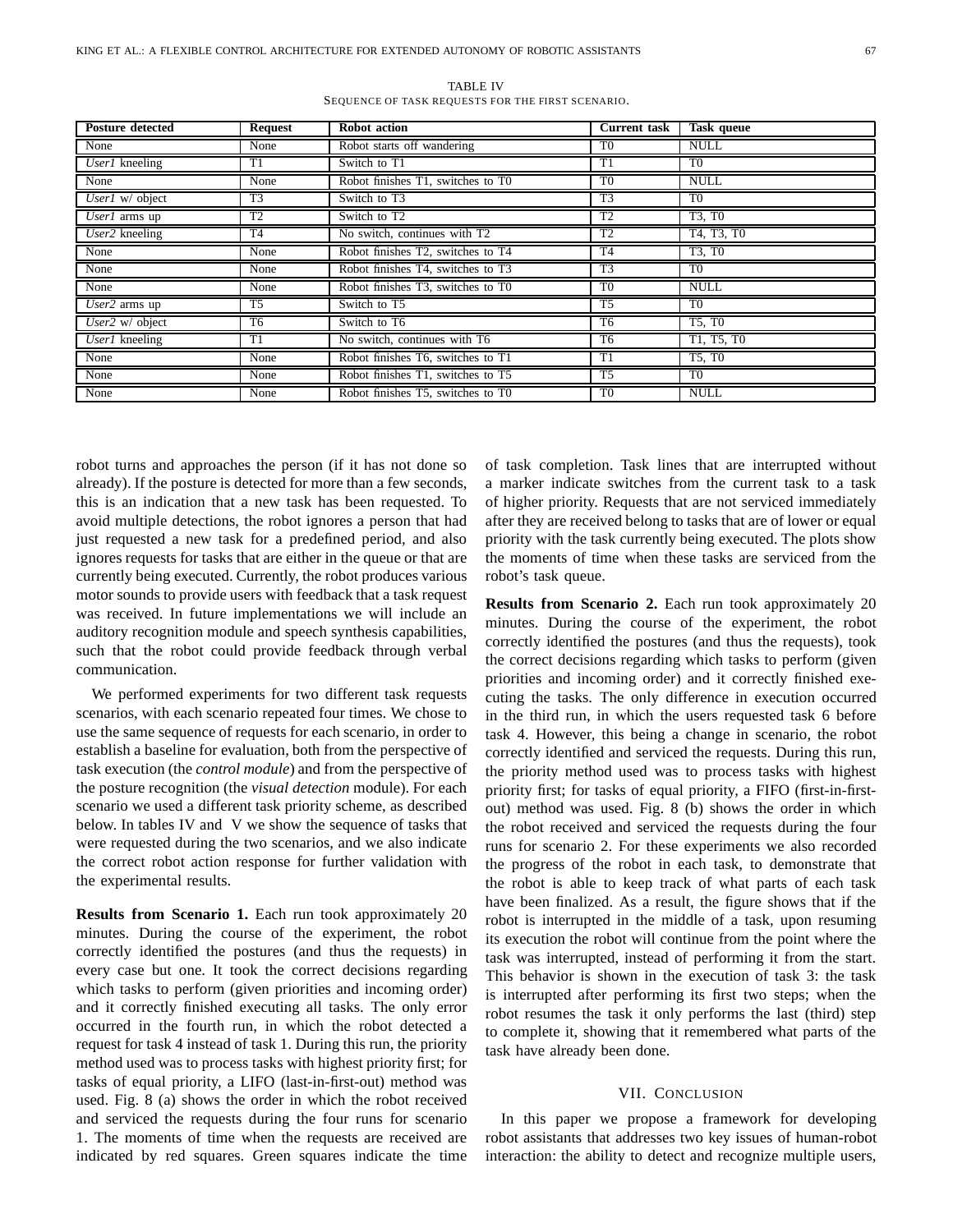TABLE V SEQUENCE OF TASK REQUESTS FOR THE SECOND SCENARIO.

| <b>Posture detected</b> | <b>Request</b> | <b>Robot</b> action               | <b>Current task</b> | <b>Task</b> queue                                                                  |
|-------------------------|----------------|-----------------------------------|---------------------|------------------------------------------------------------------------------------|
| None                    | None           | Robot starts off wandering        | T <sub>0</sub>      | <b>NULL</b>                                                                        |
| User1 w/ object         | T <sub>3</sub> | Switch to T3                      | T3                  | T <sub>0</sub>                                                                     |
| $User2$ arms up         | T5             | No switch, continues with T3      | T <sub>3</sub>      | T5. T0                                                                             |
| $UserI$ kneeling        | T1             | No switch, continues with T3      | T <sub>3</sub>      | T5, T1, T0                                                                         |
| User2 kneeling          | T <sub>4</sub> | Switch to T4                      | T <sub>4</sub>      | T3, T5, T1, T0                                                                     |
| User2 $w$ object        | T <sub>6</sub> | No switch, continues with T4      | T <sub>4</sub>      | T6, T3, T5, T1, T0                                                                 |
| User 1 arms up          | T <sub>2</sub> | No switch, continues with T4      | T <sub>4</sub>      | T6, T2, T3, T5, T1, T0                                                             |
| None                    | None           | Robot finishes T4, switches to T6 | T6                  | T <sub>2</sub> , T <sub>3</sub> , T <sub>5</sub> , T <sub>1</sub> , T <sub>0</sub> |
| None                    | None           | Robot finishes T6, switches to T2 | T2                  | T3, T5, T1, T0                                                                     |
| None                    | None           | Robot finishes T2, switches to T3 | T <sub>3</sub>      | T5, T1, T0                                                                         |
| None                    | None           | Robot finishes T3, switches to T5 | T <sub>5</sub>      | T1. T <sub>0</sub>                                                                 |
| None                    | None           | Robot finishes T5, switches to T1 | T1                  | T <sub>0</sub>                                                                     |
| None                    | None           | Robot finishes T1, switches to T0 | T <sub>0</sub>      | <b>NULL</b>                                                                        |



Fig. 8. Robot task execution and request identification for Scenarios 1 (a) and 2 (b). Red squares indicate new requests. Green squares indicate task completion. Blue triangles indicate subtask completion. Numbers above blue triangles represent subtask ID.

and extended interaction with users and the environment. Our detection mechanism is built on visual capabilities that allow the robot to identify multiple users, with multiple postures, in real-time, in dynamic environments where both the robot and human users are moving. Extended human-robot interaction is supported by a novel control architecture which allows a robot to accommodate multiple user requests and task interruptions and it enables the representation of complex, sequential and hierarchical robot tasks. The architecture provides the robot with flexibility in dealing with multiple users, such as to accommodate multiple user requests and task interruptions, over extended periods. We validated our approach on a Pioneer 3DX mobile robot, performing service tasks in a real-world environment. Our experimental results demonstrate the robot's ability to engage in interactions in a natural way, to deal with

multiple users, and to be constantly aware of their surroundings, thus advancing service robotics toward deployment of robots into the real world.

#### ACKNOWLEDGMENT

This work was supported in part by NSF CAREER Award IIS-0546876 to Monica Nicolescu and by the ONR Award N00014-06-1-0611.

#### **REFERENCES**

- [1] Omron, is this a real cat? a robot cat you can bond with like a real pet. NeCoRo is Born, News Release, Oct 2001.
- [2] A. Agarwal and B. Triggs. Recovering 3d human pose from monocular images. *PAMI*, 28(1):44–58, January 2006.
- [3] R. Ambrose, H. Aldridge, R. Burridge, W. Bluethman, M. Diftler, C. Lovchik, D. Magruder, and F. Rehnmark. Robonaut: Nasa's space humanoid. *IEEE Intelligent Systems Journal*, Aug 2000.